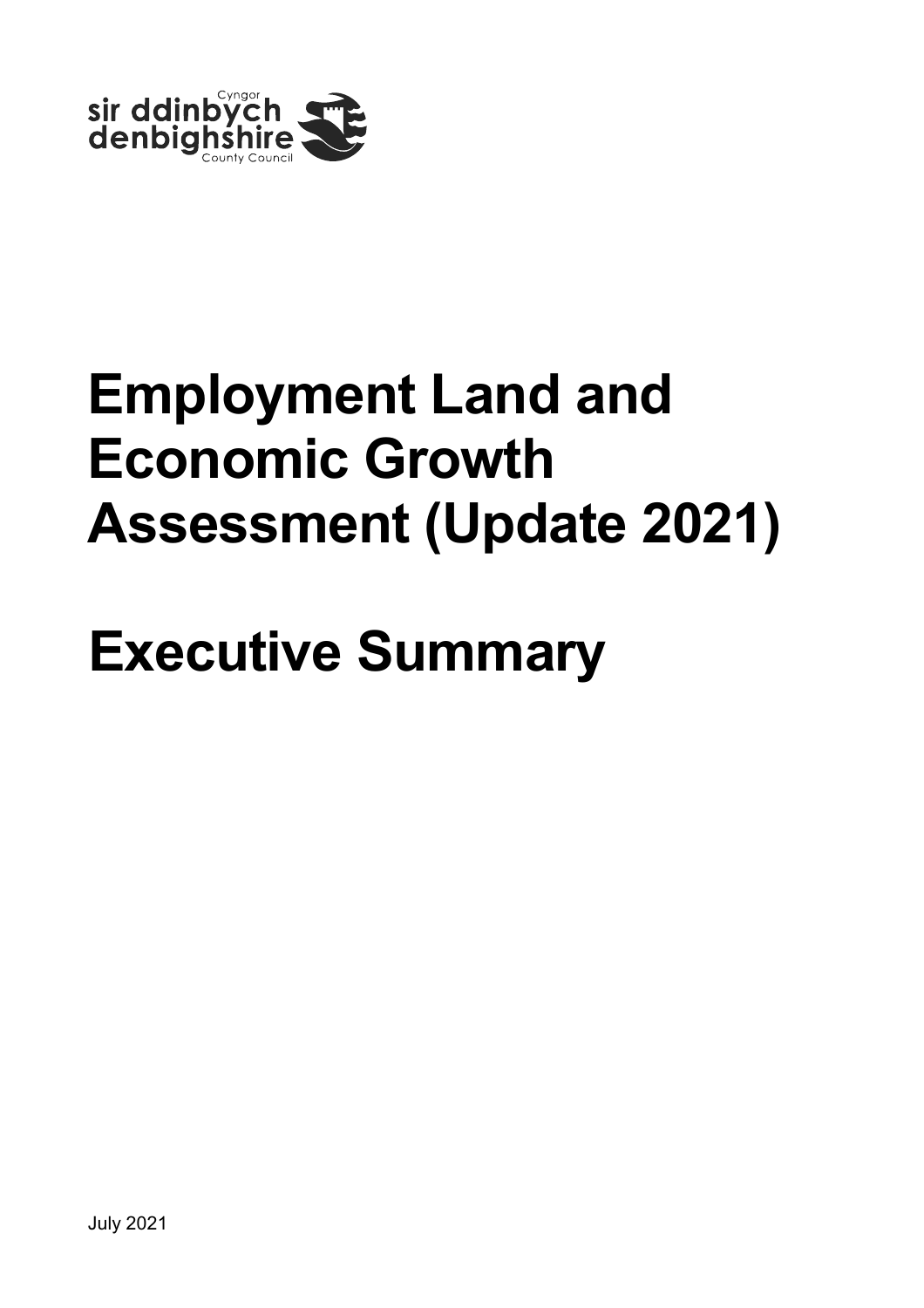#### <span id="page-1-0"></span>**Contents**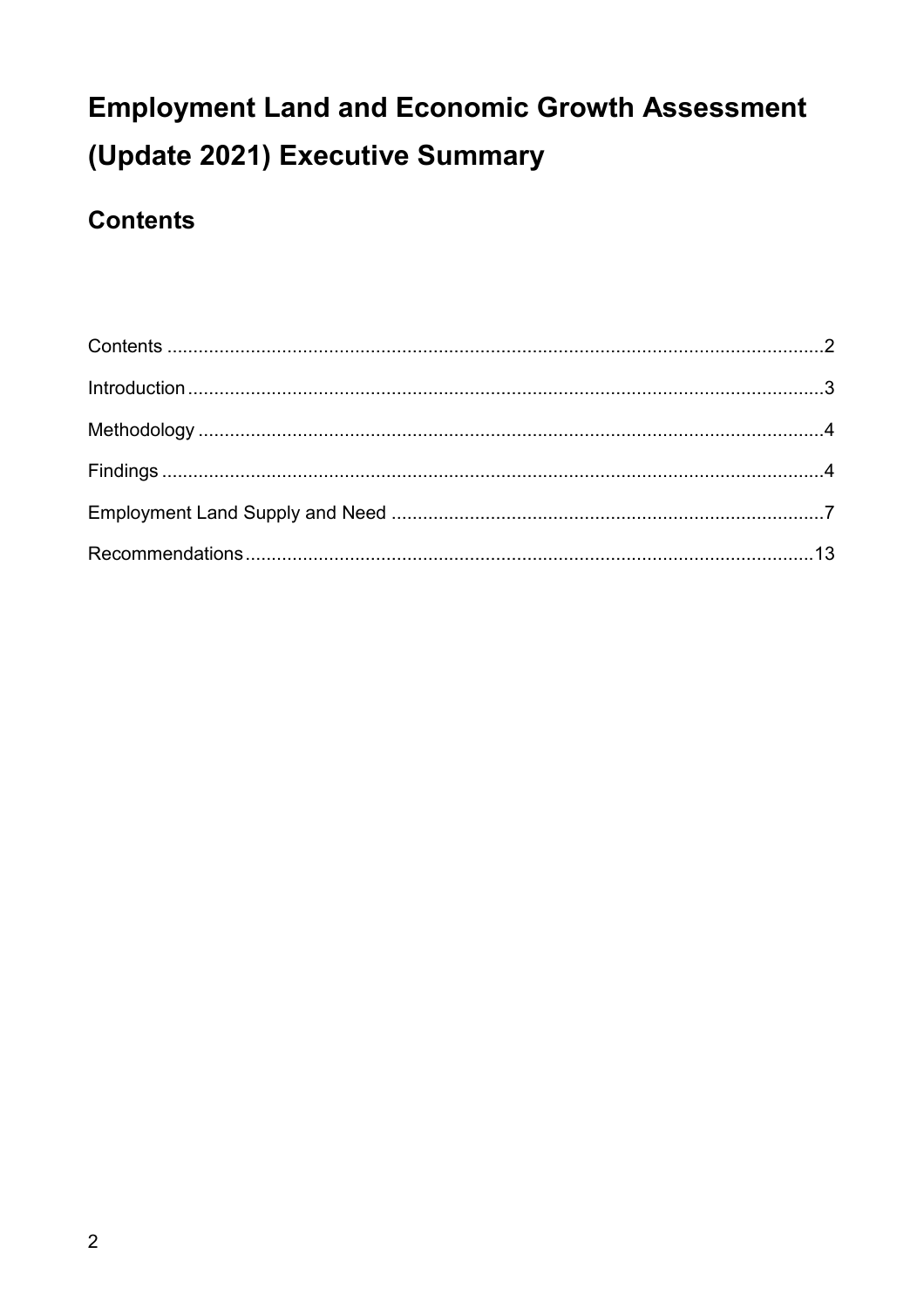#### <span id="page-2-0"></span>**Introduction**

- i. This report provides an Employment Land and Economic Growth Assessment (Update 2021) to inform the next Denbighshire Local Development Plan (LDP). It provides a review and update of the 2019 Employment Land and Economic Growth Assessment, completed by BE Group, considering contemporary macro-economic issues such as the Covid 19 Pandemic, Brexit, and their impact on the local economy. It responds to the following questions raised by the Council in regard to the previous 2019 Study and the 2021 Denbighshire economy:
	- "How much information and quality data is currently available that accounts for the impact of the Covid 19 pandemic on the Welsh economy and the UK's future trading relationship with the European Union?
	- Are there any updated statistics on future job growth and floorspace requirements, especially with regard to B1/ office space requirements? DCC Employment Land and Economic Growth Assessment, table 21 'Labour Demand Forecast, 2018 – 2033, sets out that the largest local job growth is anticipated in the B1 (Mostly Office Uses) group.
	- How strong is the current demand for (long-term) storage and distribution premises in North Wales? Are there any industry sectors that are looking to increase the demand for employment land in light of the changing circumstances?
	- DCC LDP Draft Preferred Strategy (May 2019) sets out the following proposed level of growth: "The Preferred Strategy will make provision for a level of growth comprising 68 hectares of employment land to accommodate a forecasted land requirement of 47.6 hectares." These figures are based on Recommendation 1, paragraph 9.5, in the Employment Land and Economic Growth Assessment (2019), using the 'Past Building Completions – Short Term, Land Take-up'. How realistic is this scenario in light of the current economic situation? Is there any benefit in using any of the other three forecasting methods that are set out in table 33 'Land forecast Models?'"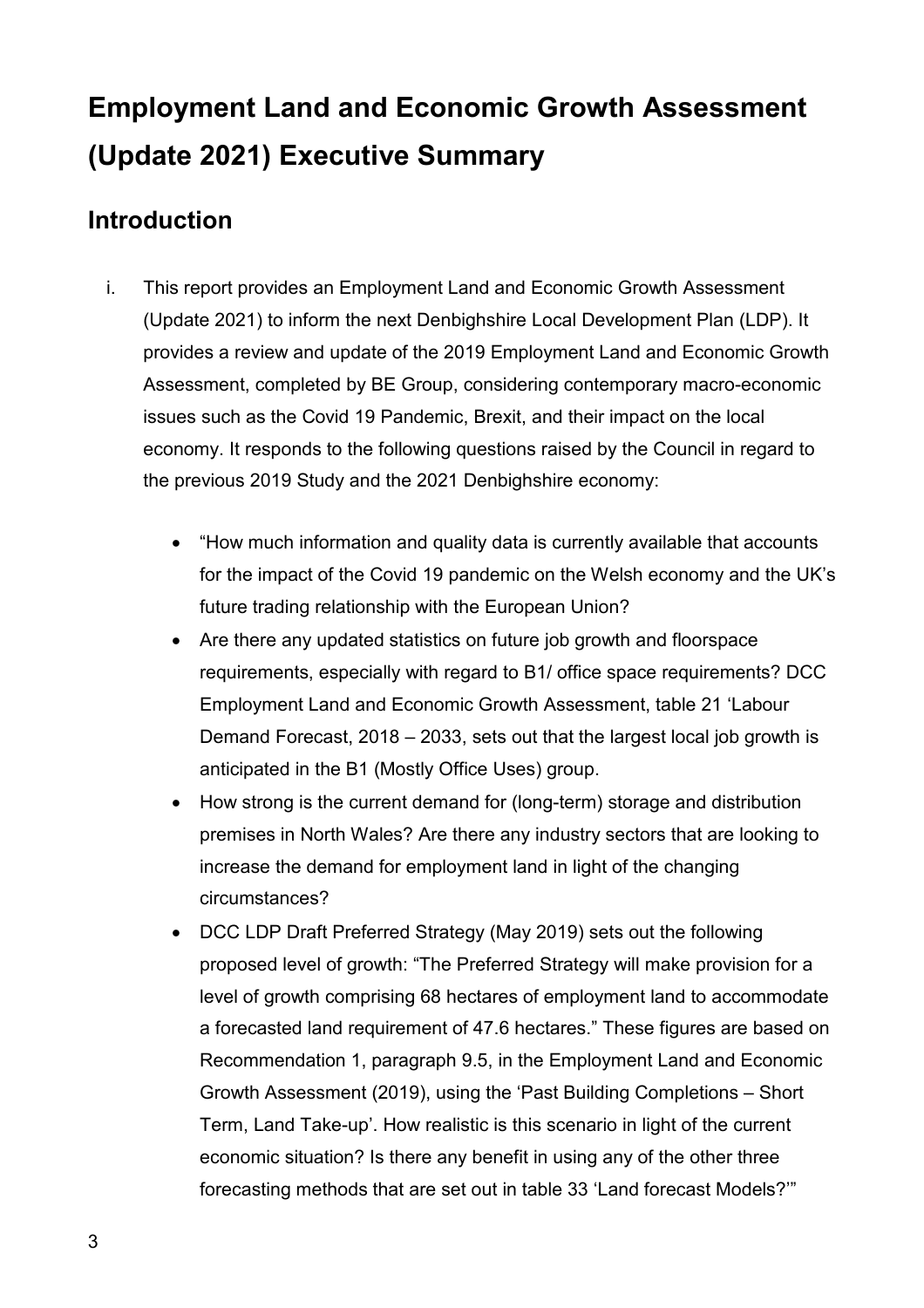#### <span id="page-3-0"></span>**Methodology**

ii. A number of research methods have been used, including property market data analysis and interviews with property market stakeholders such as developers, investors and their agents. Major employers in the County have been individually consulted. Finally, the land supply has been assessed against forecast data to understand future land need. The methodology follows Welsh Government 'Practice Guidance – Building an Economic Development Evidence Base to Support a Local Development Plan' on employment land reviews and accounts for other Welsh Government Policy, including TAN 23 and Planning Policy Wales.

#### <span id="page-3-1"></span>**Findings**

- iii. Denbighshire had a total of 95,700 residents in 2019 although the proportion of working age, 16-64, residents is below average in Wales at 57.6 percent. Deprivation is an issue in Rhyl which was home to the first and second most deprived LSOA's in the whole of Wales, as of the 2019 Welsh Indices of Multiple Deprivation.
- iv. Manufacturing accounted for 3,250 employees, 7.7 percent of the total and 3.0 percent lower than in Wales. Office sectors accounted for less within Denbighshire that its comparator in Wales, a County total of 11.8 percent of employees (4,950). Within the office sectors, the Business Administration and support services sector dominated, with 2,375 employed in 2019.
- v. Over 2015-2019, most office sectors saw gains in employment with Business Administration seeing the good growth in jobs and businesses. However, the Manufacturing sector experienced a loss of 500 jobs. Declines in manufacturing employment are observed throughout the UK and tend to reflect jobs losses in larger firms through factors such as the increased automation of production processes. It does not normally suggest a declining business base more generally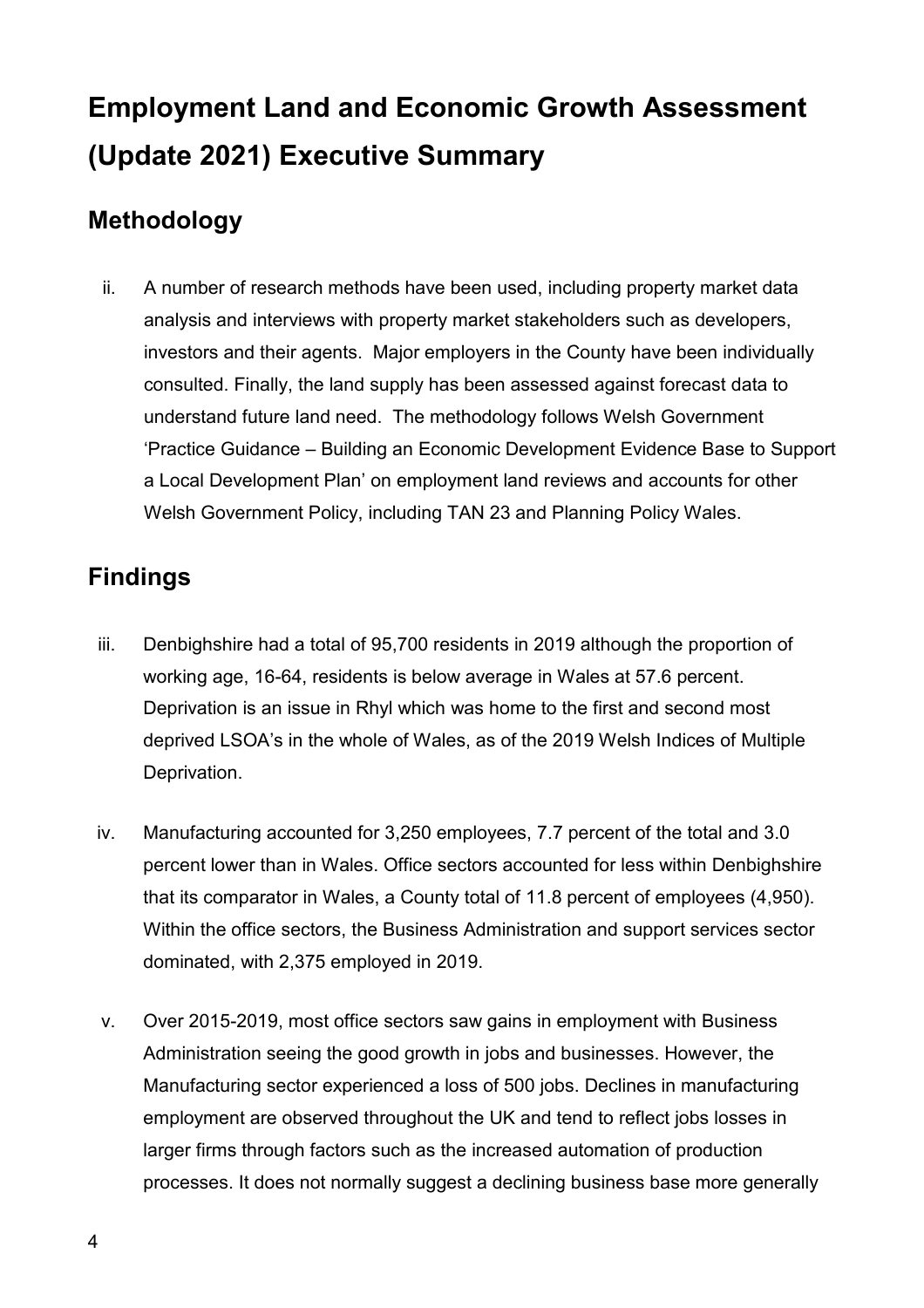and, in Denbighshire, this is evidenced by the fact that number of manufacturing businesses grew by 11.1 percent over 2015-19.

- vi. Impacts of the Covid-19 Pandemic on Denbighshire, include a near doubling of unemployment levels over March-August 2020, from 1,970 to 3,790 in Denbighshire. Since then, the number of claimants has fallen marginally to 3,615 in January 2021 but remains above Welsh and GB averages. As of 31st December 2020, some 4,600 jobs were furloughed in Denbighshire, approximately 11.9 percent of eligible jobs, mostly in the Arts, Accommodation and Retail trade sectors, which do not require B1/B2/8 floorspace.
- vii. Nationally, the Covid-19 Pandemic has created a boom in the B8 logistics market as large parts of the UK economy went online in in the face of multiple UK and Welsh national lockdowns. Demand for B2 industrial accommodation remains similarly strong. None of the stakeholders highlighted the present issues of cross border trade with Ireland and the EU, via Holyhead, as a constraint on logistics demand. Property requirements seem to be more County or North Wales focused and not particularly dependant on this aspect of post Brexit international trade.
- viii. Denbighshire is benefiting from this strong demand, particularly at the smaller end of the market for units of less than 2,500 sqm. Recent transactions have mostly been for sub-500 sqm units. Small units are achieving prime rents of £8-9/ sqft (£86-97/ sqm), whilst larger units can let at £6.50/ sqft (£70/ sqm). Demand is particularly strong around the established employment areas of Denbigh and St Asaph/Bodelwyddan.
- ix. The strategic site at Bodelwyddan still needs significant ground infrastructure to help bring the site forward and attract developers to invest. However, if developer/investor partners can be found for the site, it was felt that demand is strong for the area and development here could help attract occupiers from nearby towns to relocate in Denbighshire due to the lower rents which could be offered.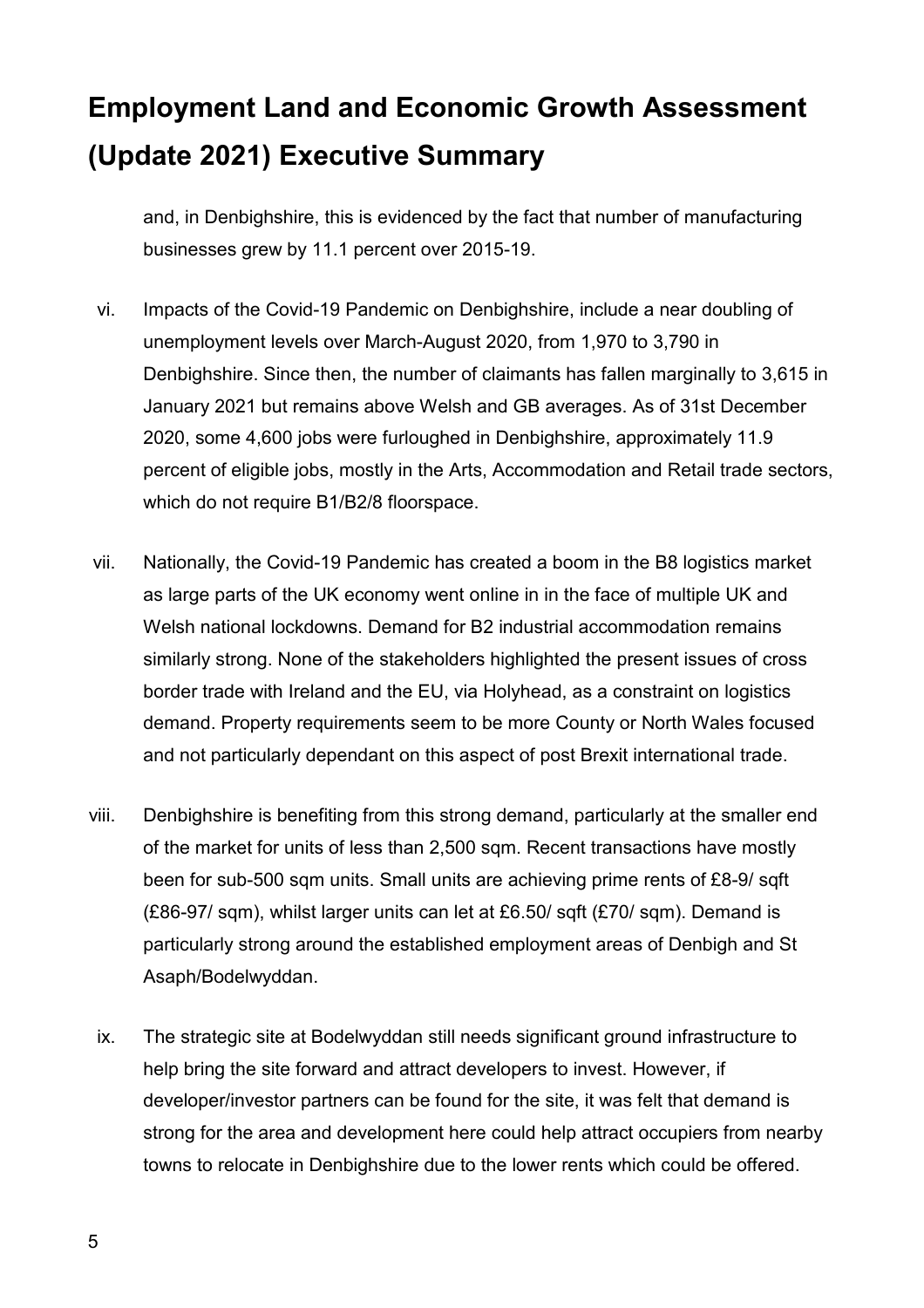- x. The bulk of demand in Denbighshire is from existing businesses looking to relocate/ expand from their current premises, for both freehold and leasehold opportunities. This was reflected in the consultations with businesses, with many big local firms seeking growth, something unchanged from 2019. There is also some inward investment interest although this is stronger for B8 than B2 premises.
- xi. The office market has been severely impacted upon from the Covid-19 Pandemic with many offices closed for some/ all of the last year and employees working on part or full time basis from home. How this will change after the Covid-19 Pandemic remains unclear, but stakeholders suggest office occupiers will continue to operate at around 70 percent of their 2019 capacity. This may result in some businesses downsizing, seeking smaller accommodation at the expense of larger options.
- xii. Denbighshire's office market is focused at St Asaph Business Park. In 2021 at least, demand is weaker here than at equivalent locations elsewhere in North Wales. Partly this seems to reflect St Asaph Business Park's reputation as somewhere which accommodates only public sector organisations. It may also reflect a lack of modern, high quality premises when compared to competing locations. It was broadly recommended that marketing focus on promoting St Asaph as a location for B2/B8 uses, capitalising on its strategic position, the strong market and assuming a competing site at Bodelwyddan remains unlikely in the short/midterm.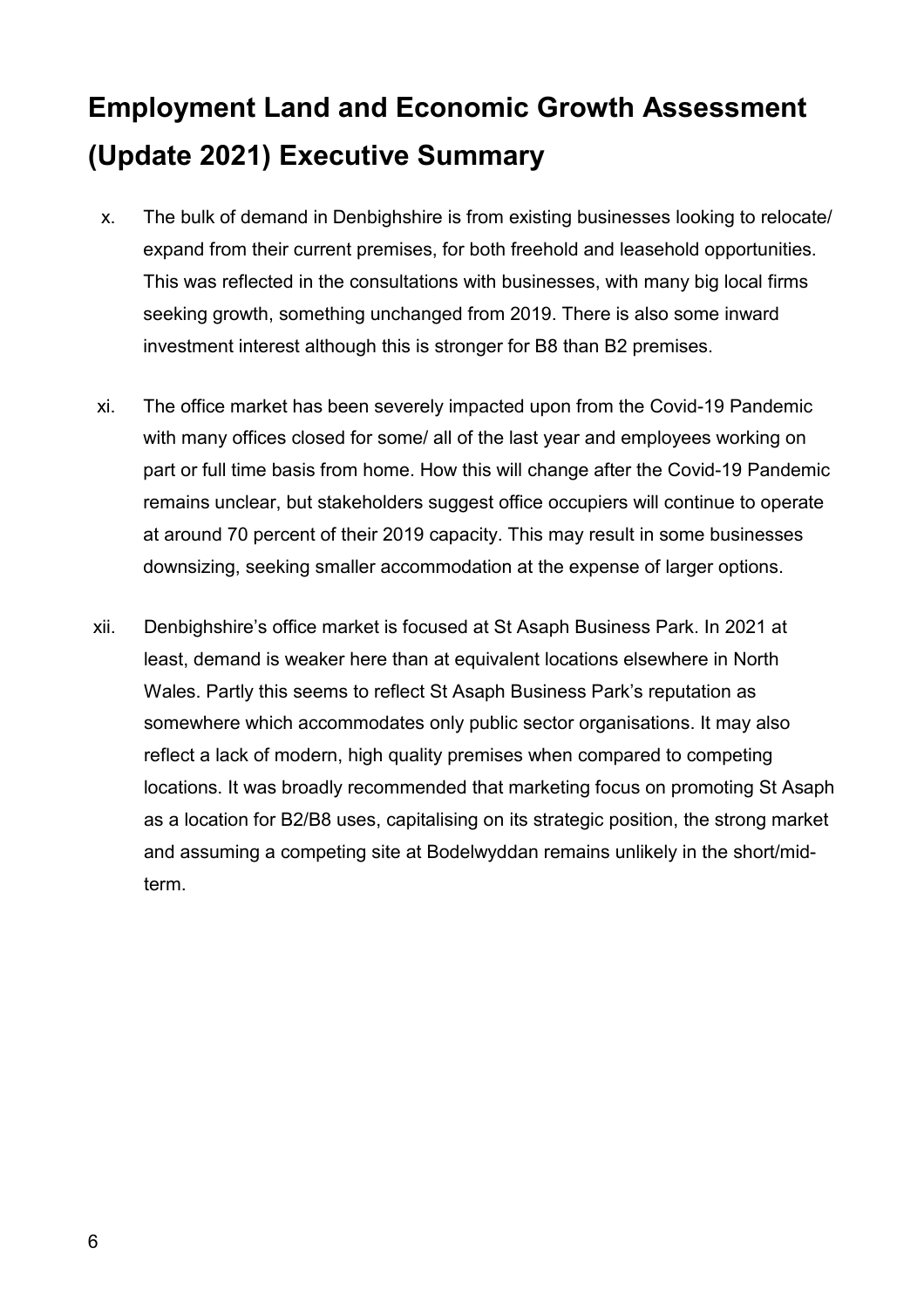#### <span id="page-6-0"></span>**Employment Land Supply and Need**

xiii. The maximum employment land supply, from sites put forward for analysis in this Study, is 80.80 ha in seven sites. However, a review of site conditions and owner intentions suggests a realistic supply of 40.51 ha in five sites. Comments on individual sites are provided in Table ES1.

Table ES1 – Potential Employment Land Supply

| Candidate<br>Site ID. | Name                                              | <b>Status</b>                                                                                                                                                                                                                                                                                           | Site Size, ha - Realistically<br>Available for B1/B2/B8 Use<br>(Anticipated Land Use -<br>B1/B2/B8)                                 |
|-----------------------|---------------------------------------------------|---------------------------------------------------------------------------------------------------------------------------------------------------------------------------------------------------------------------------------------------------------------------------------------------------------|-------------------------------------------------------------------------------------------------------------------------------------|
| 1                     | Bodelwyddan<br><b>Key Strategic</b><br>Site (KSS) | Site had an outline consent<br>for a mixed use development,<br>though this has now lapsed<br>and it is understood that the<br>developer that brought<br>forward the application<br>(Barwood), has withdrawn<br>their interest in the site.                                                              | $0.00 -$ However, it is<br>recommended below that a<br>portion of this site could still<br>be allocated in the next LDP*<br>(B2/B8) |
|                       |                                                   | The KSS is one of the<br>projects that has been<br>provided financial support<br>through the North Wales<br>Growth Deal. This is to<br>provide enabling<br>infrastructure to help unlock<br>the site for housing and<br>employment. Therefore, it<br>has regional support for its<br>delivery as a KSS. |                                                                                                                                     |
| 2                     | St Asaph<br><b>Business</b><br>Park               | <b>Land South of the OpTIC</b><br><b>Centre</b><br>DCC is DCC is looking to<br>deliver grow on space, which<br>will allow SMEs on the<br><b>Business Park, particularly</b>                                                                                                                             | 23.87<br>(B1/B2/B8 allowing the full<br>range of uses here is<br>recommended given the<br>nature of market demand)                  |

 $\overline{a}$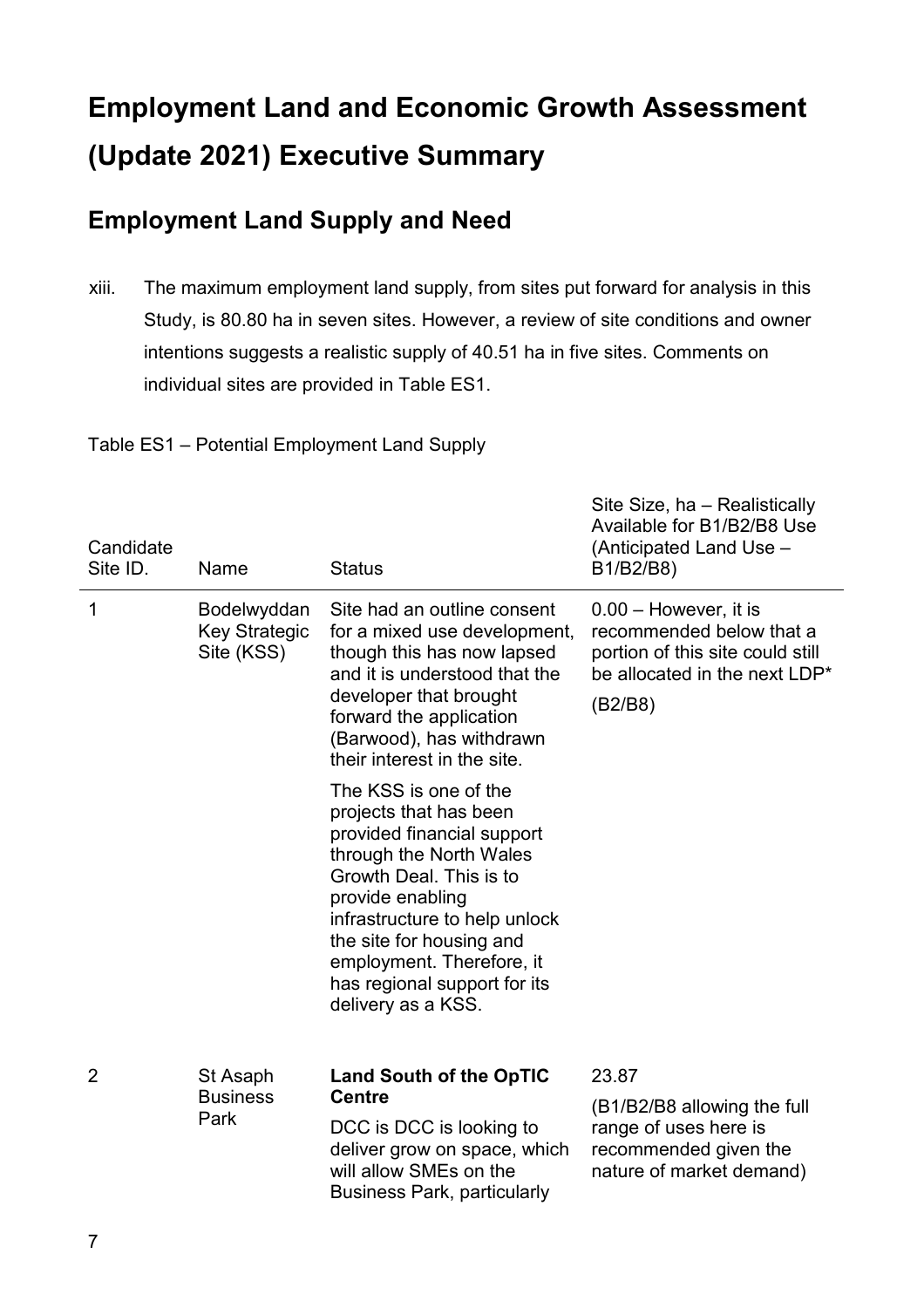| Candidate<br>Site ID. | Name                      | <b>Status</b>                                                                                                                                                                                                                                                                                                                                                                                  | Site Size, ha - Realistically<br>Available for B1/B2/B8 Use<br>(Anticipated Land Use -<br>B1/B2/B8) |
|-----------------------|---------------------------|------------------------------------------------------------------------------------------------------------------------------------------------------------------------------------------------------------------------------------------------------------------------------------------------------------------------------------------------------------------------------------------------|-----------------------------------------------------------------------------------------------------|
|                       |                           | from the OpTIC Centre, to<br>expand locally. However,<br>DCC need match funding for<br>this.                                                                                                                                                                                                                                                                                                   |                                                                                                     |
|                       |                           | <b>Green Gates Farm Land</b>                                                                                                                                                                                                                                                                                                                                                                   |                                                                                                     |
|                       |                           | Multiple interests from<br>investors and occupiers                                                                                                                                                                                                                                                                                                                                             |                                                                                                     |
|                       |                           | <b>Former Pilkington's</b><br><b>Site/Vista</b>                                                                                                                                                                                                                                                                                                                                                |                                                                                                     |
|                       |                           | Land on the market, for sale.<br>Have received interest from<br>potential occupiers. Value<br>aspirations of the owners are<br>understood to be a barrier to<br>completing a sale, however                                                                                                                                                                                                     |                                                                                                     |
| 3                     | Colomendy,<br>Denbigh     | Local businesses have<br>formed a consortium to<br>develop the site, with interest<br>in storage and industrial<br>uses. Site master planning<br>has been completed and<br>several consents secured,<br>with an indicative timetable to<br>develop the site by 2025.                                                                                                                           | 8.00<br>(B1/B2/B8)                                                                                  |
| 4                     | Glasdir,<br><b>Ruthin</b> | The Livestock Market will<br>need to retain the three<br>eastern fields to graze<br>animals kept at the site for<br>extended periods. Part of the<br>site also now developed as a<br>foodstore. Discussions are<br>ongoing with an enabling<br>developer which has an<br>interest in developing the<br>western A525 frontage.<br>Although retail and services,<br>opening up the site, are its | 2.42 ha - Allows for loss of<br>land for Livestock Market and<br>foodstore.<br>(B1/B2/B8)           |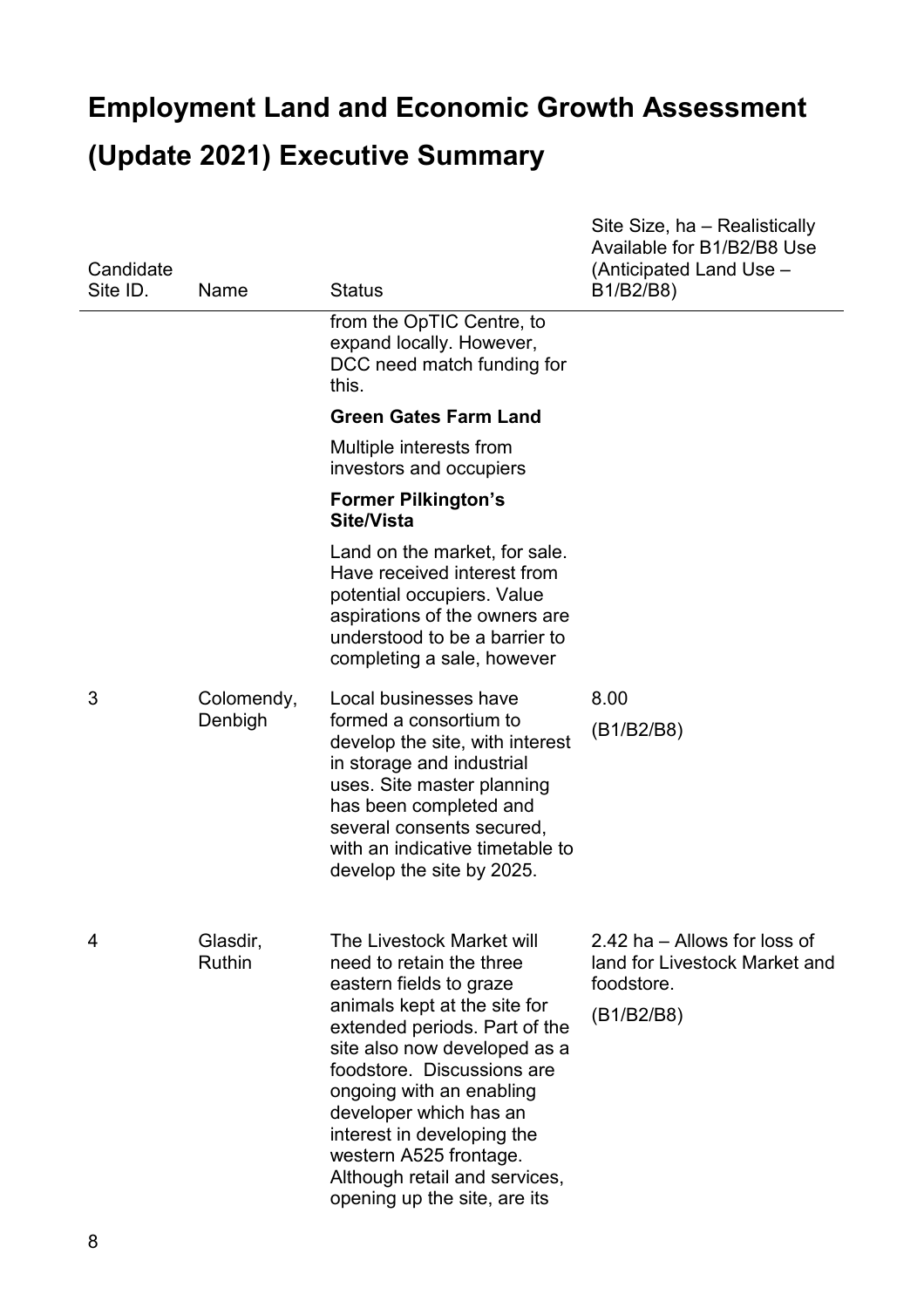| Candidate<br>Site ID. | Name                         | <b>Status</b>                                                                                                                                                                                                                                                                                                                                                                                     | Site Size, ha – Realistically<br>Available for B1/B2/B8 Use<br>(Anticipated Land Use -<br>B1/B2/B8) |
|-----------------------|------------------------------|---------------------------------------------------------------------------------------------------------------------------------------------------------------------------------------------------------------------------------------------------------------------------------------------------------------------------------------------------------------------------------------------------|-----------------------------------------------------------------------------------------------------|
|                       |                              | priority, there remains a<br>prospect it will support the<br>development of employment<br>premises.                                                                                                                                                                                                                                                                                               |                                                                                                     |
| 5                     | Lon Parcwr,<br><b>Ruthin</b> | No development plans here.                                                                                                                                                                                                                                                                                                                                                                        | $0.00 -$ Assumed not<br>developable due to access<br>constraints                                    |
| 6                     | Cilmedw,<br>Llangollen       | Current reported interest with<br>a developer/occupier for a<br>development, of undisclosed<br>size, of industrial premises<br>for their own use.<br>Discussions are ongoing.                                                                                                                                                                                                                     | 2.50<br>(B1/B2/B8)                                                                                  |
| $\overline{7}$        | Ty'n Llidiart,<br>Corwen     | Opportunities for<br>development would be for<br>industrial uses, and for<br>expansion of Wholebake Ltd<br>facilities, the partial site<br>owner. Wholebake Ltd has<br>indicated that they purchased<br>the site for expansion, but the<br>cost of development has<br>meant that they have not<br>proceeded at this stage,<br>though have commented that<br>they still require expansion<br>space | 3.72 – Not yet an adopted B-<br>Class site, but land is needed<br>here.<br>(B1/B2/B8)               |
|                       |                              | Total                                                                                                                                                                                                                                                                                                                                                                                             | 40.51                                                                                               |

Source: BE Group, 2021

\*See also Paras 6.14-6.19 (pages 118-119), paras 8.89-8.67 (pages 152-154) and

Recommendation 2 (Paras 9.5-9.6, Page 158) of the Main Report.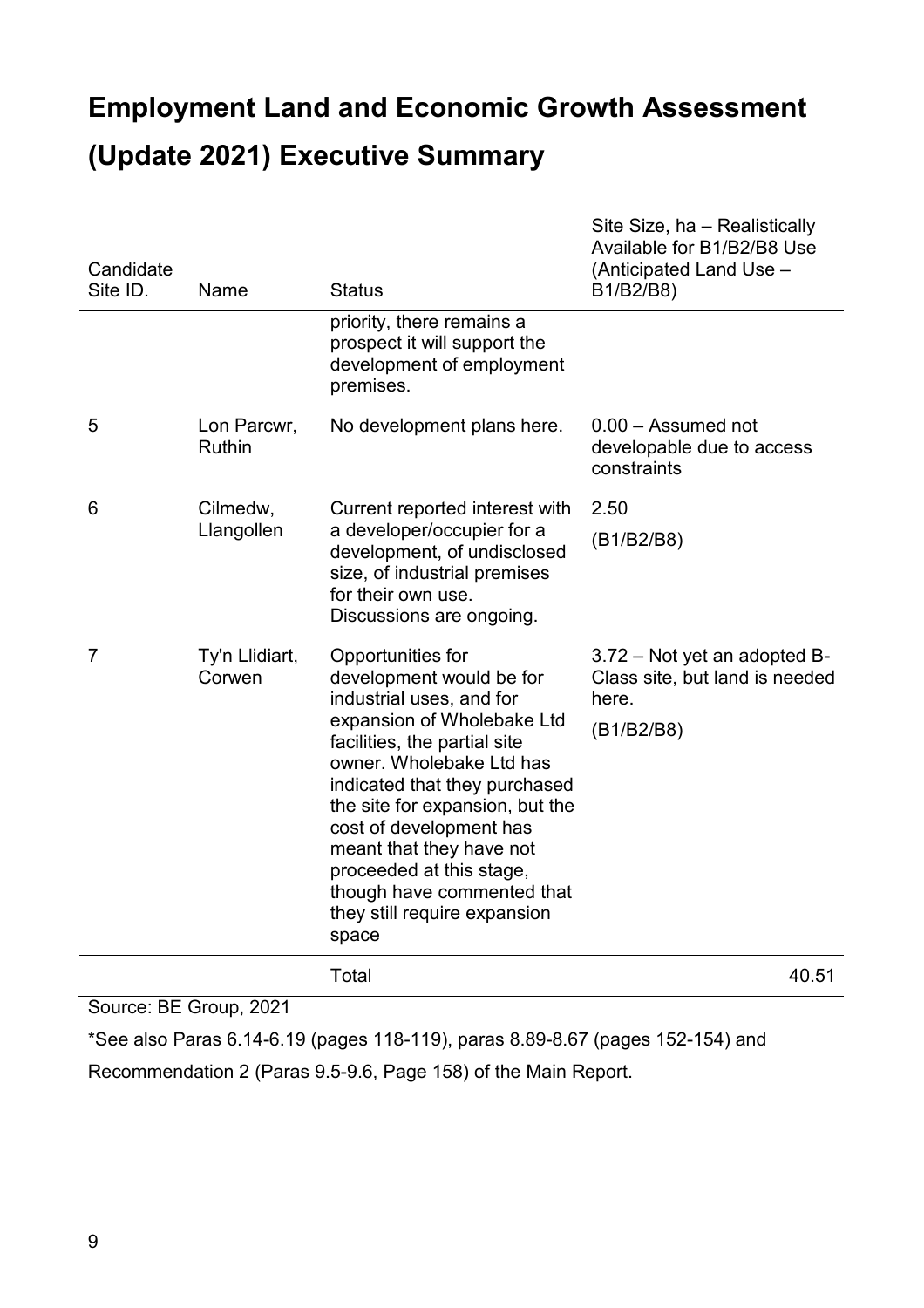- xiv. To assess need, two recognised methods of forecasting have been used, reflecting Welsh Practice Guidance:
	- Practice Guidance Method One: Past Building Completions Utilises past take up for the last 25 years (Long Term Land Take-up) and 14 years (Short Term Land Take-up). The difference reflecting uncertainties in the reliability of pre-2007 take up data
	- Practice Guidance Method Two (A): Labour Demand Forecasting jobs growth, as identified in Cambridge Econometrics (2021) forecast modelling, reflecting contemporary macro-economic issues, consistent with jobs densities and plot ratios defined in Welsh Practice Guidance
	- Practice Guidance Method Two (B): Labour Demand Forecasting Revised to Account for Bodelwyddan Strategic Site – as above, but Policy-On modelling which allows for some additional 625 workers at Bodelwyddan, over the next decade, as set out in the Outline Business Case for this Site.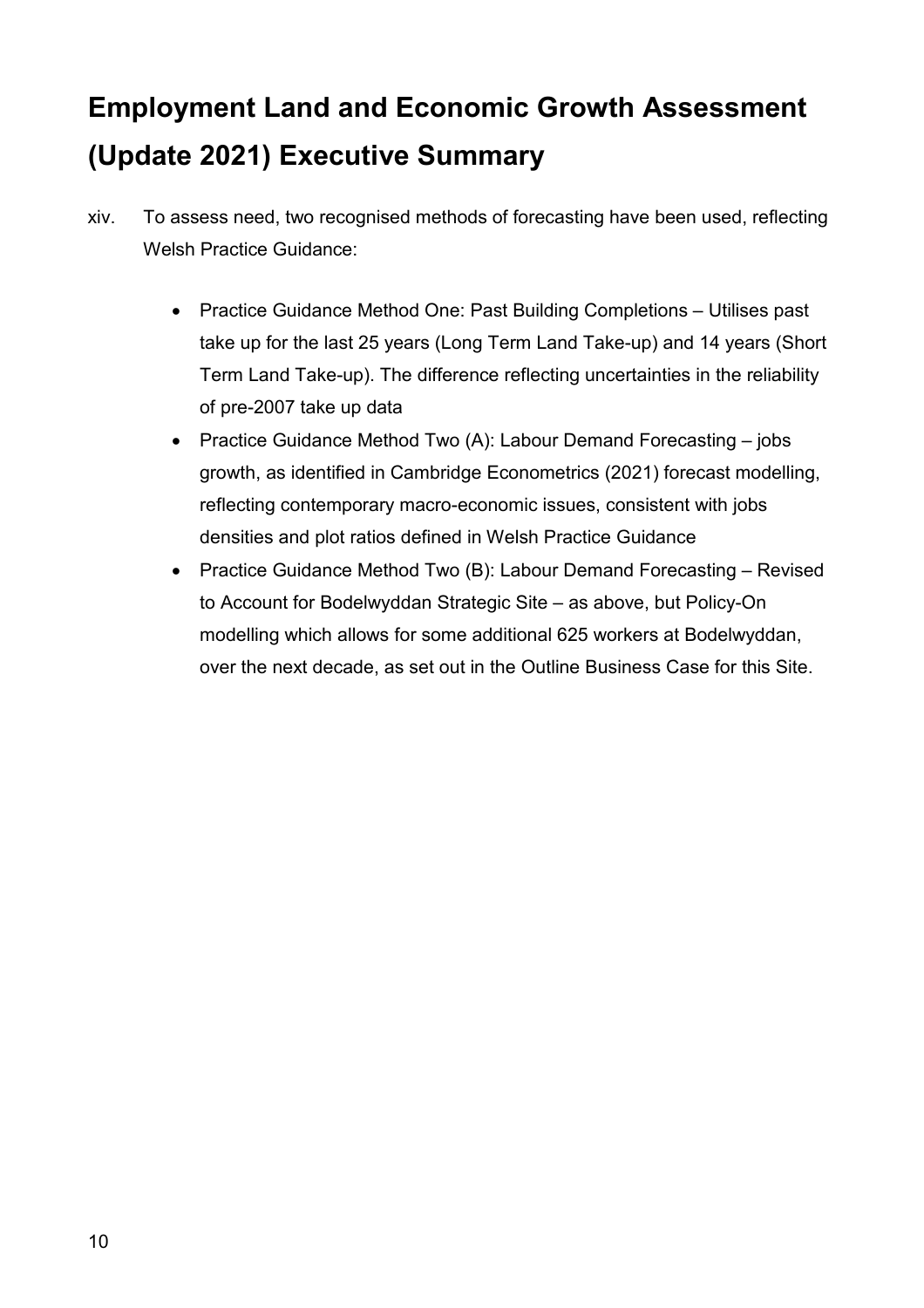xv. The outputs from all the models are outlined in Table ES2.

#### Table ES2 – Land Forecast Models – Summary

| Model                                                                                                                      | Land<br><b>Stock</b><br>2021,<br>ha* | Land<br><b>Need</b><br>2018-<br>2033, ha                                  | Flexibility<br><b>Buffer (five</b><br>years take-<br>up rate) ha  | <b>Land Need</b><br>Incl.<br>flexibility<br>buffer                        | Surplu<br>S<br>(Shortf<br>all), ha | Assumptions                                                                       |
|----------------------------------------------------------------------------------------------------------------------------|--------------------------------------|---------------------------------------------------------------------------|-------------------------------------------------------------------|---------------------------------------------------------------------------|------------------------------------|-----------------------------------------------------------------------------------|
| <b>Practice Guidance</b><br><b>Method One: Past</b><br><b>Building Completions -</b><br>Long Term Land Take-<br>up         | 40.51                                | 60.15                                                                     | 20.05                                                             | 80.20                                                                     | (39.69)                            | Based on<br>historic (25<br>years) take-<br>up of 4.01<br>ha/pa.                  |
| <b>Practice Guidance</b><br><b>Method One: Past</b><br><b>Building Completions -</b><br><b>Short Term Land Take-</b><br>up | 40.51                                | 28.80                                                                     | 9.60                                                              | 38.40                                                                     | 2.11                               | <b>Based on last</b><br>14 years take-<br>up of 1.92<br>ha/pa.                    |
| <b>Practice Guidance</b><br>Method Two (A):<br><b>Labour Demand</b><br>Forecasting                                         | 40.51                                | <b>Net</b><br>Change<br>B1: 0.53<br>B2/B8: -<br>14.0<br>Total: -<br>13.47 | <b>Net Change</b><br>B1: 0.18<br>B2/B8: N/A<br>Total: N/A         | <b>Net</b><br>Change<br>B1: 0.71<br>B2/B8: -<br>14.0<br>Total: -<br>13.29 | <b>Net</b><br>Chang<br>е<br>53.80  | Based on Net<br>Change:<br>Projected<br>employment<br>change<br>across<br>sectors |
|                                                                                                                            |                                      | Growth<br>Only<br>B1: 1.54<br>B2/B8:<br>3.22<br>Total:<br>4.76            | <b>Growth Only</b><br>B1: 0.51<br>B2/B8: 1.07<br>Total: 1.58      | Growth<br>Only<br>B1: 2.05<br>B2/B8:<br>4.31<br>Total: 6.36               | Growth<br>Only<br>34.15            | Growth Only:<br>Projected<br>growth<br>sectors                                    |
| <b>Practice Guidance</b><br>Method Two (B):<br><b>Labour Demand</b><br>Forecasting - Revised<br>to Account for             | 40.51                                | <b>Net</b><br>Change<br>B1: 1.80<br>B2/B8 -<br>10.52                      | <b>Net Change</b><br>B1: 0.60<br>B2/B8: N/A<br><b>Total: 0.60</b> | Net<br>Change<br>B1:2.40<br>B2/B8: -<br>10.52                             | <b>Net</b><br>Chang<br>е<br>48.63  | Based on Net<br>Change:<br>Projected<br>employment<br>change                      |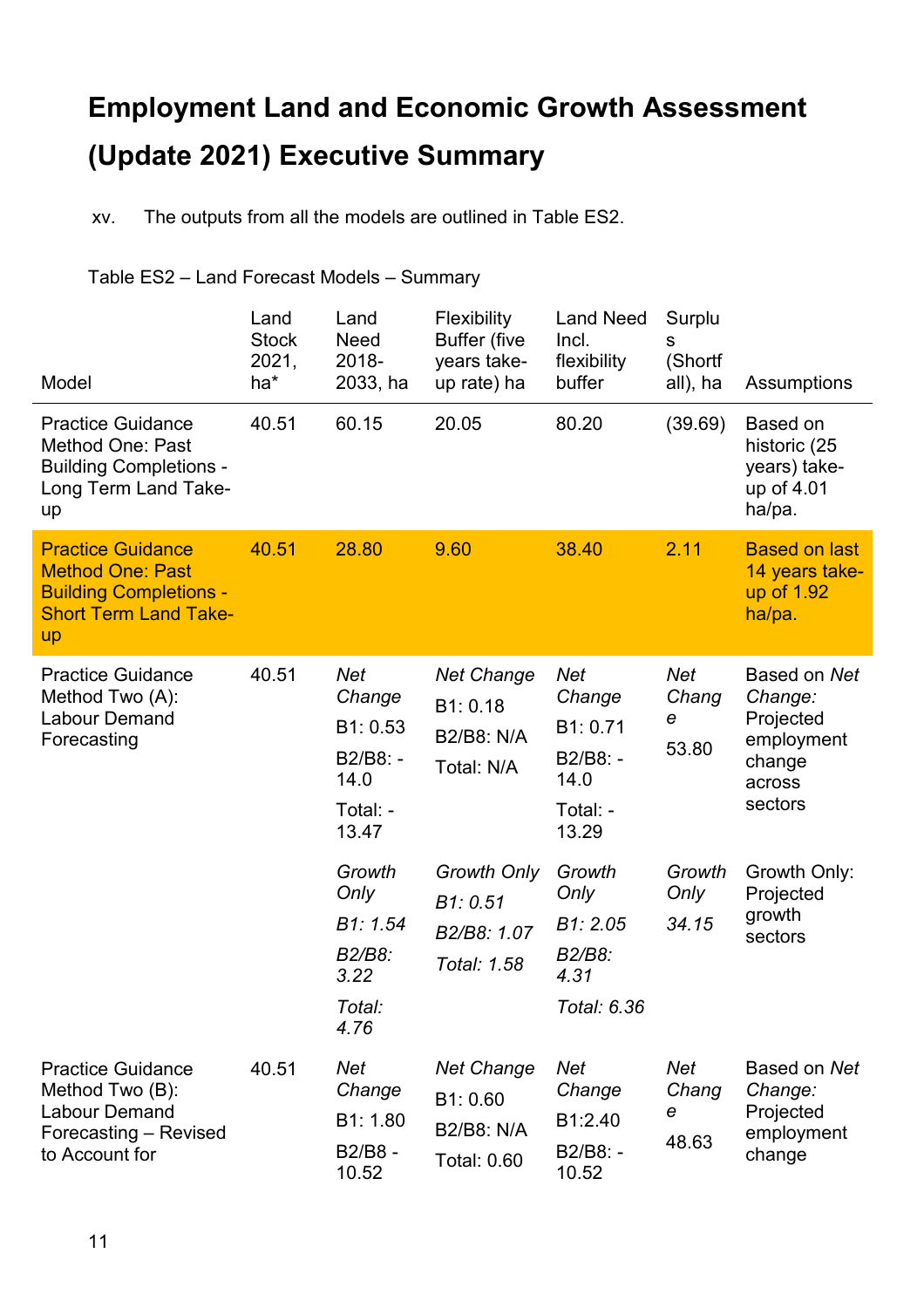| Model                                                                                                                                                  | Land<br><b>Stock</b><br>2021,<br>ha* | Land<br><b>Need</b><br>2018-<br>2033, ha                                   | Flexibility<br><b>Buffer (five</b><br>years take-<br>up rate) ha         | <b>Land Need</b><br>Incl.<br>flexibility<br>buffer                        | Surplu<br>s<br>(Shortf<br>all), ha | Assumptions                                                                                             |
|--------------------------------------------------------------------------------------------------------------------------------------------------------|--------------------------------------|----------------------------------------------------------------------------|--------------------------------------------------------------------------|---------------------------------------------------------------------------|------------------------------------|---------------------------------------------------------------------------------------------------------|
| Bodelwyddan Strategic<br><b>Site</b>                                                                                                                   |                                      | Total: -<br>8.72                                                           |                                                                          | Total: -<br>8.12                                                          |                                    | across<br>sectors                                                                                       |
| Option 1 – Assumes<br>All Bodelwyddan Jobs<br>are New to the County                                                                                    |                                      | Growth<br>Only<br>B1: 2.58                                                 | <b>Growth Only</b><br>B1:0.86<br>B2/B8: 1.07                             | Growth<br>Only<br>B1: 3.44                                                | Growth<br>Only<br>32.78            | Growth Only:<br>Projected<br>growth<br>sectors                                                          |
|                                                                                                                                                        |                                      | B2/B8:<br>3.22<br>Total:<br>5.80                                           | Total: 1.93                                                              | B2/B8:<br>4.29<br>Total: 7.73                                             |                                    | Includes 625<br>additional<br>jobs for<br>Bodelwyddan                                                   |
| <b>Practice Guidance</b><br>Method Two (B):<br><b>Labour Demand</b><br>Forecasting - Revised<br>to Account for<br>Bodelwyddan Strategic<br><b>Site</b> | 40.51                                | <b>Net</b><br>Change<br>B1: 1.50<br>B2/B8: -<br>11.73<br>Total: -<br>10.23 | <b>Net Change</b><br>B1: 0.50<br><b>B2/B8: N/A</b><br><b>Total: 0.50</b> | <b>Net</b><br>Change<br>B1: 2.00<br>B2/B8: -<br>11.73<br>Total: -<br>9.73 | <b>Net</b><br>Chang<br>е<br>50.24  | Based on Net<br>Change:<br>Projected<br>employment<br>change<br>across<br>sectors                       |
| Option 2 – Assumes<br>70 percent of<br>Bodelwyddan Jobs are<br>New to the County                                                                       |                                      | Growth<br>Only<br>B1: 2.31<br>B2/B8:<br>3.22<br>Total:<br>5.53             | <b>Growth Only</b><br>B1: 0.77<br>B2/B8: 1.07<br>Total: 1.84             | Growth<br>Only<br>B1: 3.08<br>B2/B8:<br>4.29<br>Total: 7.37               | Growth<br>Only<br>33.14            | Growth Only:<br>Projected<br>growth<br>sectors<br>Includes 438<br>additional<br>jobs for<br>Bodelwyddan |

Source: DCC/BE Group, 2021

\*Realistic land supply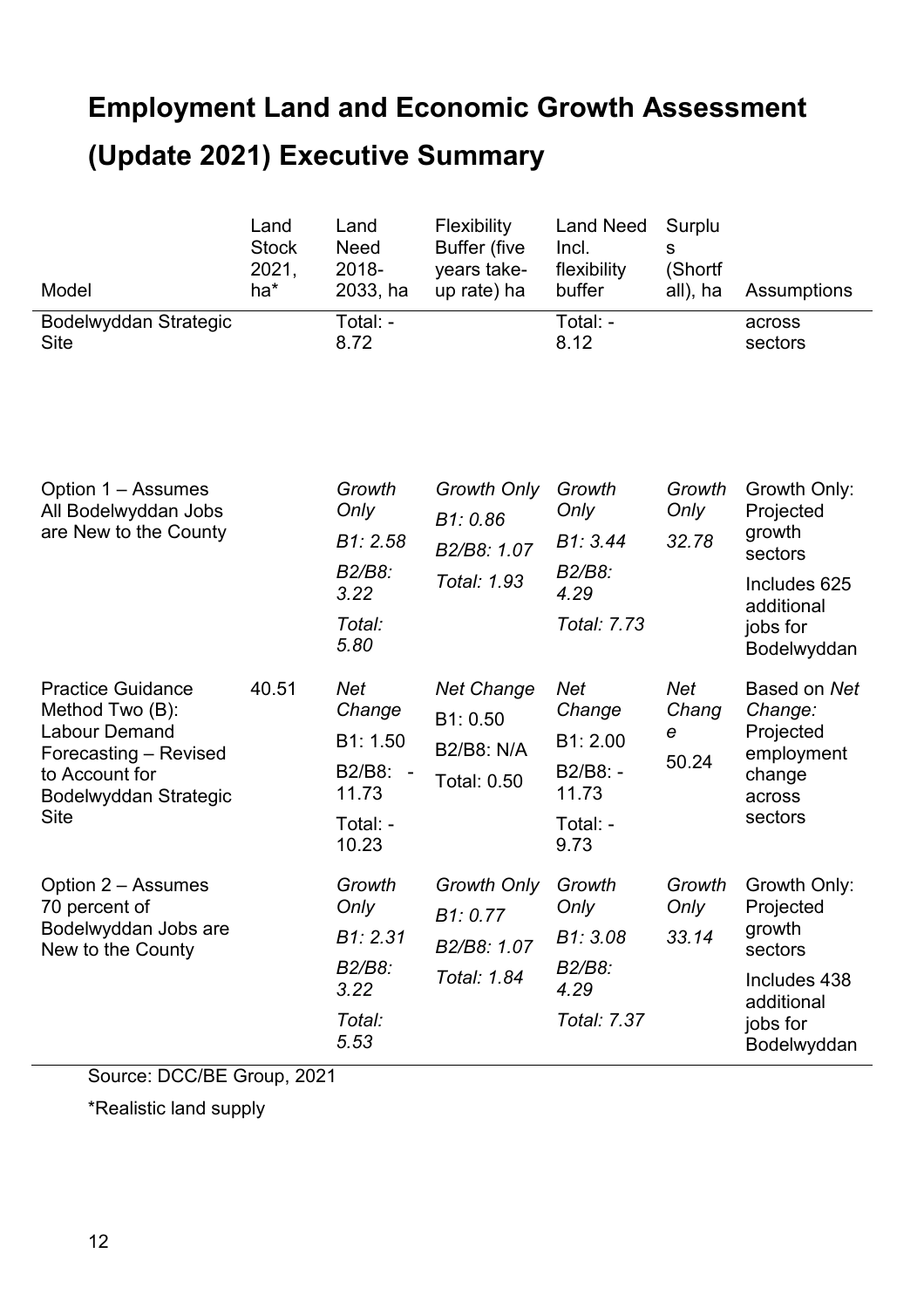- xvi. The figures allow for a minimum five-year flexibility buffer to allow for choice and potential change in needs during the LDP period as well as providing some accounting for further possible losses in the supply.
- xvii. Under all land take up models, apart from Practice Guidance Method One: Past Building Completions - Long Term Land Take-up, Denbighshire has enough land to meet its needs. However, as noted, there are questions about the reliability of long term take up data.
- xviii. The jobs-based forecast, both Policy Off and Policy On, models suggests the County has an oversupply of employment land. This indicates that almost all the current land supply may be surplus to requirements. However, the market assessment and a review of the historic trends in employment change and land take up (see Section 7.0) suggest that these forecasts underestimate land needs significantly.
- xix. Thus, evidence favours Practice Guidance Method One: Past Building Completions - Short Term Land Take-up which generates a minimum requirement of 38.40 ha.

#### <span id="page-12-0"></span>**Recommendations**

xx. This report has had full regard to the requirements of TAN 23 and Planning Policy Wales to encourage and deliver growth through the planning system. The key recommendation is:

> *That the Council should use Practice Guidance Method One: Past Building Completions - Short Term Land Take-up and the main method of assessing needs. This suggests that the County's minimum employment land requirements are 38.40 ha to 2033 (inclusive of a five-year buffer).*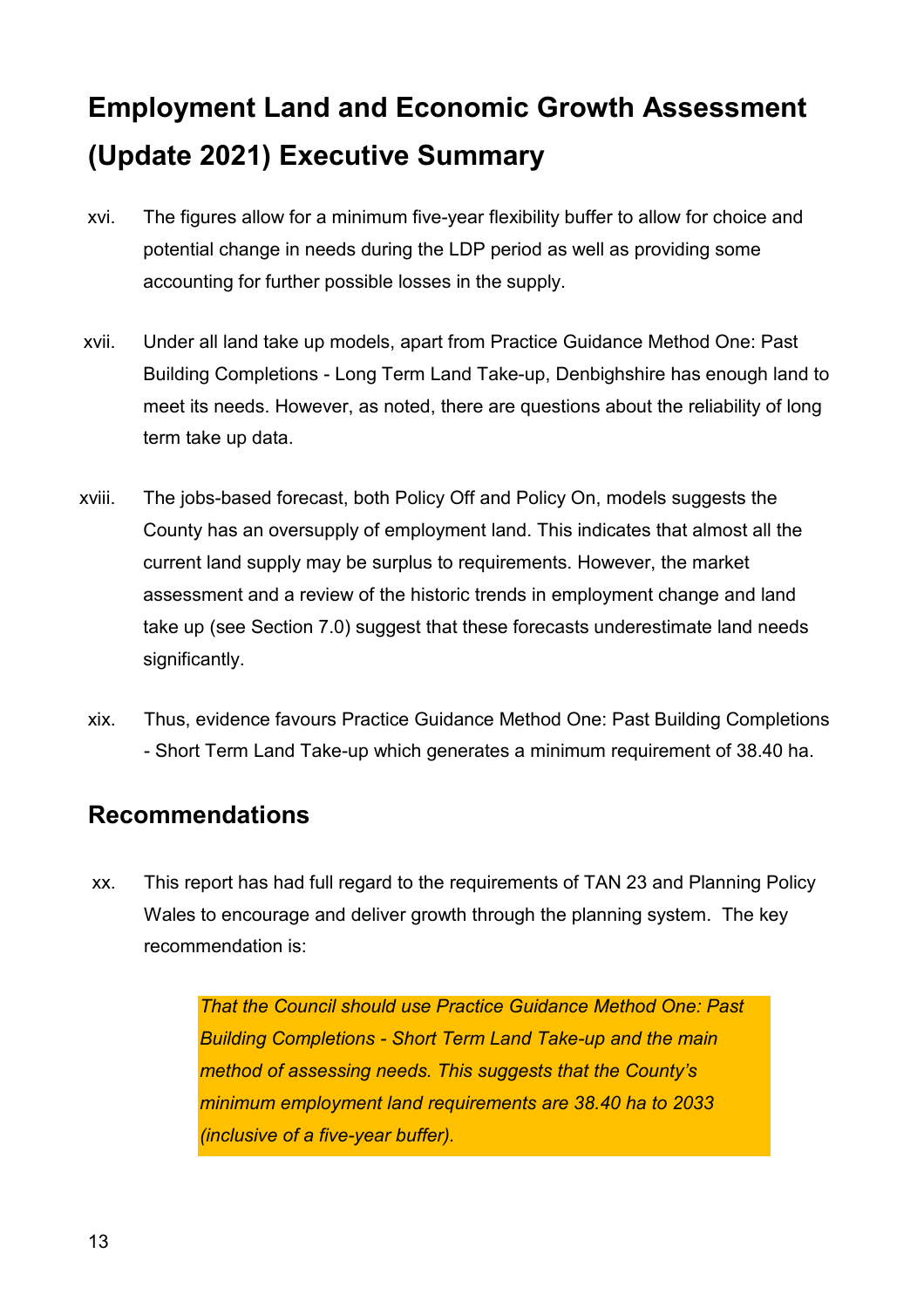- xxi. Recommendations for individual employment sites have been summarised in Table ES3 (Employment Land Recommendations) below. This identifies five sites, totalling 40.51 ha, which would be suitable as employment land allocations in the new LDP. This could increase to 45.51 ha if the recommendation for a reduced site allocation at Bodelwyddan was implemented – 5 ha allocated now, with 21 ha safeguarded for a post 2033 period.
- xxii. The Council should work with neighbouring authorities on issues in which interests will overlap. Also review and monitor the employment land and premises position and undertake this study again in approximately four years, as 2033 is a long time in the future and much will happen before then.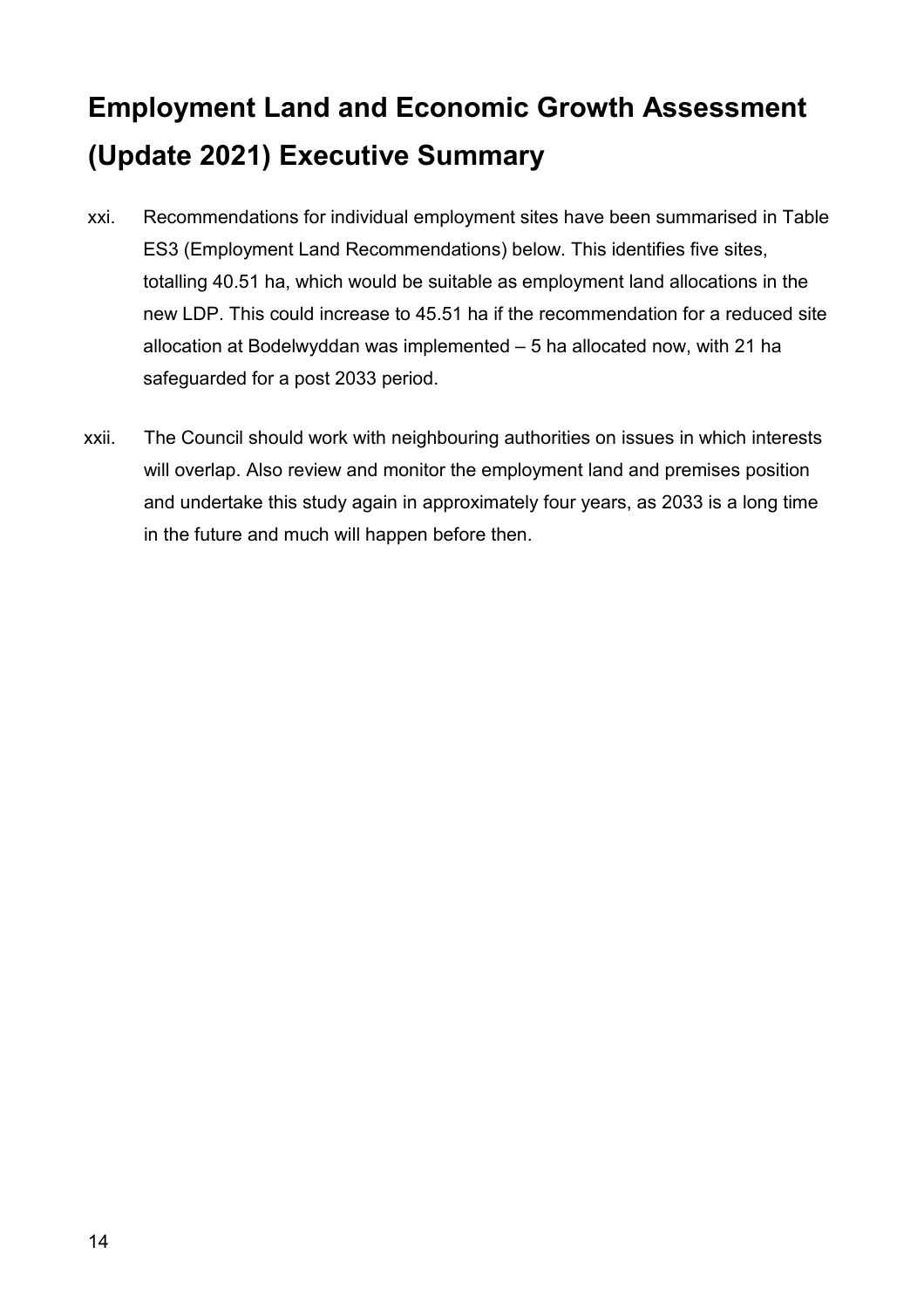#### Table ES3 – Employment Land Recommendations

| <b>Site</b><br>Ref. | Name                                                        | Allocate/Pr<br>otect in the<br>new LDP? | Recommendations                                                                                                                                                                                                                                                                                                                                                                                                                                                                                                                                                                                                                                                                                                                                                                                                                                                                                                                                                                                                                                                                                                                                                                                                                                                                                                                                                                                                                                                                                                                                                                 |
|---------------------|-------------------------------------------------------------|-----------------------------------------|---------------------------------------------------------------------------------------------------------------------------------------------------------------------------------------------------------------------------------------------------------------------------------------------------------------------------------------------------------------------------------------------------------------------------------------------------------------------------------------------------------------------------------------------------------------------------------------------------------------------------------------------------------------------------------------------------------------------------------------------------------------------------------------------------------------------------------------------------------------------------------------------------------------------------------------------------------------------------------------------------------------------------------------------------------------------------------------------------------------------------------------------------------------------------------------------------------------------------------------------------------------------------------------------------------------------------------------------------------------------------------------------------------------------------------------------------------------------------------------------------------------------------------------------------------------------------------|
| $\mathbf 1$         | <b>Bodelwy</b><br>ddan<br>Key<br>Strategic<br>Site<br>(KSS) | Allocate/<br>protect in<br>part*        | The site remains a strong candidate for employment, with proximity and visibility from the A55, the primary,<br>strategic corridor through the County. The broader KSS site is relatively flat with a long frontage along the A55,<br>and while significant master planning work would need to be undertaken to determine the position of employment<br>uses within the site, there would be an opportunity for businesses to be located in high-profile locations within the<br>site. The KSS has regional level support through the North Wales Growth Deal, which commits money to enabling<br>infrastructure to help unlock the KSS. This is a critical element to help deliver this site, with recognition in the<br>market that there needs to be substantial investment to make the KSS scheme viable to the private sector.<br>Discussions with commercial agents as part of this study has revealed that there have been enquiries and market<br>interest in the Bodelwyddan site. This reflects the broader growth in demand for larger B2 and particularly B8 uses<br>nationally, resulting from factors such as the ongoing strength of online retail. The A55 Corridor remains a key<br>strategic corridor for logistics traffic and while the biggest B2/B8 developments in North Wales are likely to be<br>focused at Deeside, their remain opportunities for development elsewhere. Despite the ongoing strength of the<br>market, it is hard to be confident that a large scale development will be brought forward at Bodelwyddan for a<br>number of reasons: |
|                     |                                                             |                                         | • The lack of developer and investor partners – In 2019, there were parties interested in delivering the site. The<br>KSS had an extant planning consent which included a modest employment option. As of 2021, those parties<br>appear to have lost interest in delivering the site and the consent has lapsed.                                                                                                                                                                                                                                                                                                                                                                                                                                                                                                                                                                                                                                                                                                                                                                                                                                                                                                                                                                                                                                                                                                                                                                                                                                                                |
|                     |                                                             |                                         | Interest is from potential occupiers which do not have the capacity to develop the site themselves - Thus while<br>$\bullet$<br>there is market interest and an element of infrastructure funding available, there remains no party in a<br>leadership/developer role to progress this site                                                                                                                                                                                                                                                                                                                                                                                                                                                                                                                                                                                                                                                                                                                                                                                                                                                                                                                                                                                                                                                                                                                                                                                                                                                                                     |
|                     |                                                             |                                         | The difficulty in attracting new developer/investor partners – Delivering the large mixed use site would require<br>$\bullet$<br>input from at least one experienced regional/national level developer. Interest from such parties is not in<br>evidence and a major site marketing exercise would be required to determine what interest exists                                                                                                                                                                                                                                                                                                                                                                                                                                                                                                                                                                                                                                                                                                                                                                                                                                                                                                                                                                                                                                                                                                                                                                                                                                |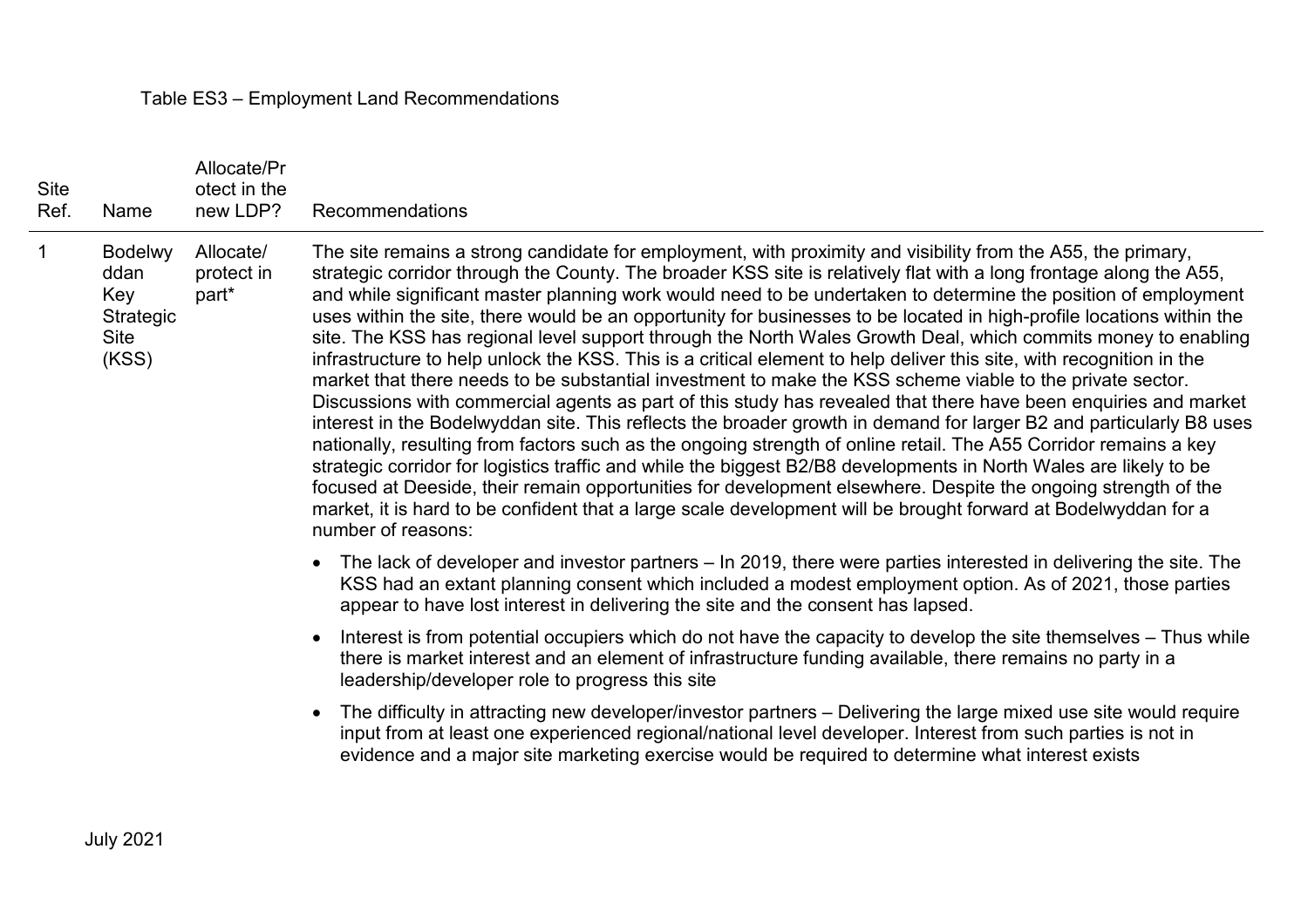### **Employment Land and Economic Growth Assessment**

#### **(Update 2021) Executive Summary**

| Site<br>Ref. | Name                                | Allocate/Pr<br>otect in the<br>new LDP? | Recommendations                                                                                                                                                                                                                                                                                                                                                                                                                                                                                                                                                                                                                                                                                                                                                                                                                                                                                                                                                                                                                                                                                                                                                                                                                                                                                                                                                         |
|--------------|-------------------------------------|-----------------------------------------|-------------------------------------------------------------------------------------------------------------------------------------------------------------------------------------------------------------------------------------------------------------------------------------------------------------------------------------------------------------------------------------------------------------------------------------------------------------------------------------------------------------------------------------------------------------------------------------------------------------------------------------------------------------------------------------------------------------------------------------------------------------------------------------------------------------------------------------------------------------------------------------------------------------------------------------------------------------------------------------------------------------------------------------------------------------------------------------------------------------------------------------------------------------------------------------------------------------------------------------------------------------------------------------------------------------------------------------------------------------------------|
|              |                                     |                                         | The long term nature of the allocation – The Bodelwyddan KSS has been an employment and mixed use site<br>$\bullet$<br>allocation in Denbighshire for over 20 years. Welsh Government policy discourages the retention of<br>development sites, for the long term, where development prospects are questionable.                                                                                                                                                                                                                                                                                                                                                                                                                                                                                                                                                                                                                                                                                                                                                                                                                                                                                                                                                                                                                                                        |
|              |                                     |                                         | Thus, while the market remains interested in the KSS, there is still no 'way forward' for it to be delivered, and no<br>evidence, as of 2021 at least, that such a way forward will come forward to 2033. In principle, the whole 26 ha<br>Bodelwyddan KSS could be removed from the next LDP and still leave a modest supply surplus against needs.<br>However, given market interest and the monies set out for infrastructure here, a more desirable alternative might<br>be to retain a more modest employment allocation at Bodelwyddan KSS, approx. 5 ha, in the LDP as an amount<br>which could be realistically brought forward to 2033. Such a smaller site might be easier for local developers and<br>businesses to deliver, particularly if financial support for infrastructure is available and an element of housing<br>remains for cross funding. Such a smaller site could be identified as a phase one of a larger, very long term site<br>with the remaining 21 ha safeguarded for employment development post 2033, under the assumption that by that<br>time it may have been possible to secure strategic development partners. If by 2033 there is still not a clear 'way<br>forward' for the wider KSS then it would be time to consider removing the strategic site, or at least the employment<br>element, as a development option in the LDP |
| 2            | St Asaph<br><b>Business</b><br>Park | Allocate/<br>protect                    | Overall, St Asaph remains a high value strategic asset for the County and Wales as a whole. It should be strongly<br>protected in the LDP for relevant uses.                                                                                                                                                                                                                                                                                                                                                                                                                                                                                                                                                                                                                                                                                                                                                                                                                                                                                                                                                                                                                                                                                                                                                                                                            |
|              |                                     |                                         |                                                                                                                                                                                                                                                                                                                                                                                                                                                                                                                                                                                                                                                                                                                                                                                                                                                                                                                                                                                                                                                                                                                                                                                                                                                                                                                                                                         |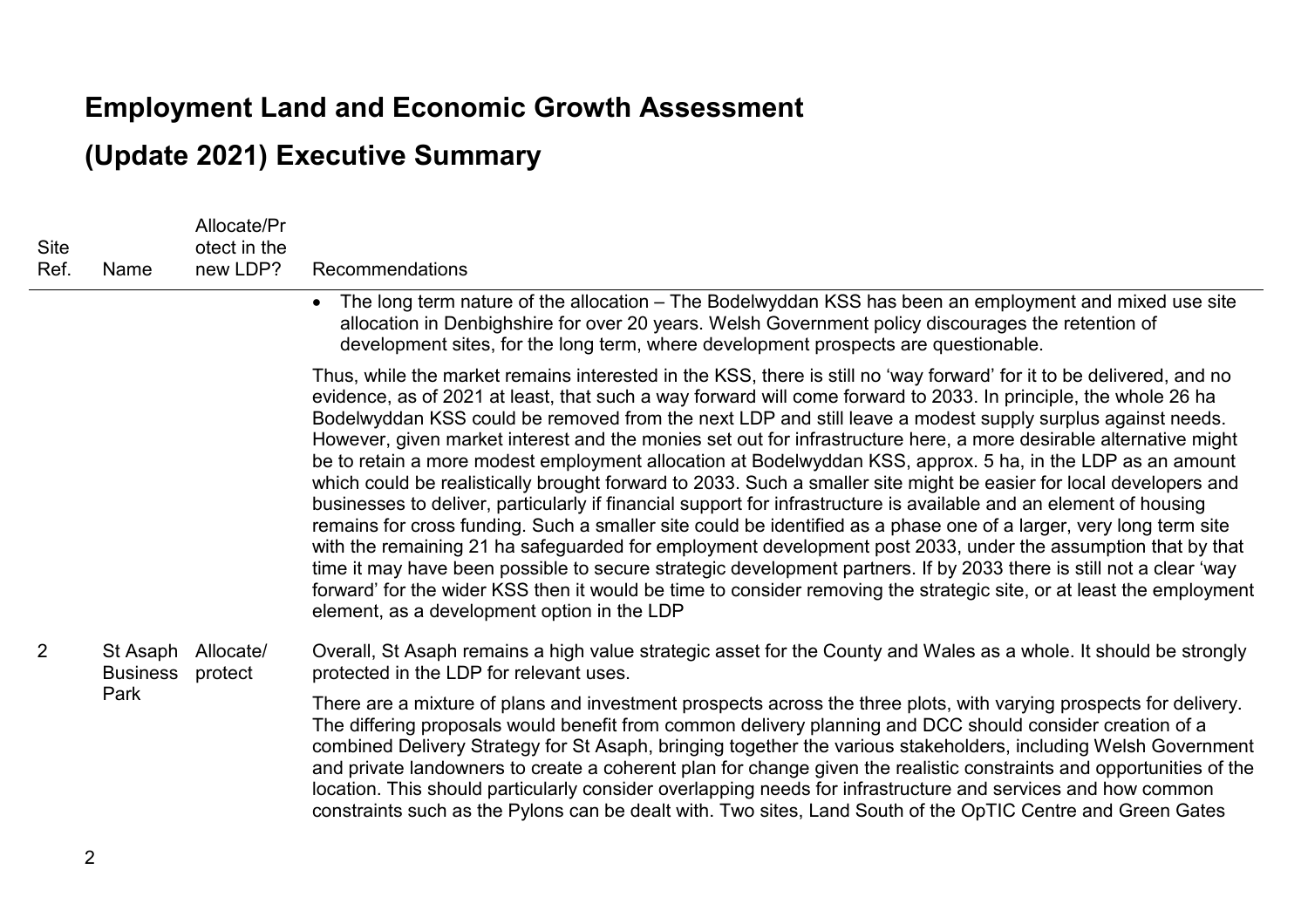#### **Employment Land and Economic Growth Assessment**

#### **(Update 2021) Executive Summary**

| <b>Site</b><br>Ref. | Name                      | Allocate/Pr<br>otect in the<br>new LDP?       | Recommendations                                                                                                                                                                                                                                                                                                                                                                                                                                                                                                                                                                                                                                                                                                                                                                                                                                        |
|---------------------|---------------------------|-----------------------------------------------|--------------------------------------------------------------------------------------------------------------------------------------------------------------------------------------------------------------------------------------------------------------------------------------------------------------------------------------------------------------------------------------------------------------------------------------------------------------------------------------------------------------------------------------------------------------------------------------------------------------------------------------------------------------------------------------------------------------------------------------------------------------------------------------------------------------------------------------------------------|
|                     |                           |                                               | Farm Land, are currently allocated for B1 uses only. Market evidence is that demand is more for B2/B8 uses at<br>present, reflecting a strong national logistics market. Flexibility in what uses can be accommodated will allow the<br>maximum number of requirements to be realised here and increase deliverability prospects. The road network<br>would not suit the very largest B2/B8 facilities, which generate extensive HGV Traffic. However, the available plots<br>are not large enough for regional or national scale depot facilities. Evidence is that viability remains a constraint to<br>development here, particularly for schemes that will not enjoy public support. To secure viable development,<br>particularly on the unserviced Green Gates plot may require a broader range of uses, including some higher value<br>options. |
| 3                   | Colomen<br>dy,<br>Denbigh | Allocate/<br>protect                          | Large employment site, the only available land in Denbigh which could meet the various business requirements<br>identified. There is a clear 'way forward' for the delivery of this site is clear with development led by a number of<br>businesses already present on Colomendy Industrial Estate, plus input from DCC. Progress to date includes<br>master planning and agreement on the uses to go on the whole site, plus planning consents on two of the five<br>development plots for B-Class uses. Assuming ongoing progress to delivery, this land should be adopted in the<br>LDP for B1/B2/B8 uses.                                                                                                                                                                                                                                          |
| 4                   | Glasdir,<br>Ruthin        | Allocate/<br>protect,<br>western<br>half only | With the need to retain the Livestock Market and associated grazing land, plus the foodstore development, the net<br>developable area reduces to 2.42 ha. Given, this reduction in land supply and the likelihood that Site 5 - Ruthin<br>Lon Parcwr cannot be delivered, protection of the remaining land here, for B1/B2/B8 uses, becomes increasingly<br>important, especially given the unmet demand for premises from local businesses, identified in this study DCC<br>needs to continue to monitor and engage with the relevant stakeholders here to ensure progress toward delivery<br>is made in the short term.                                                                                                                                                                                                                              |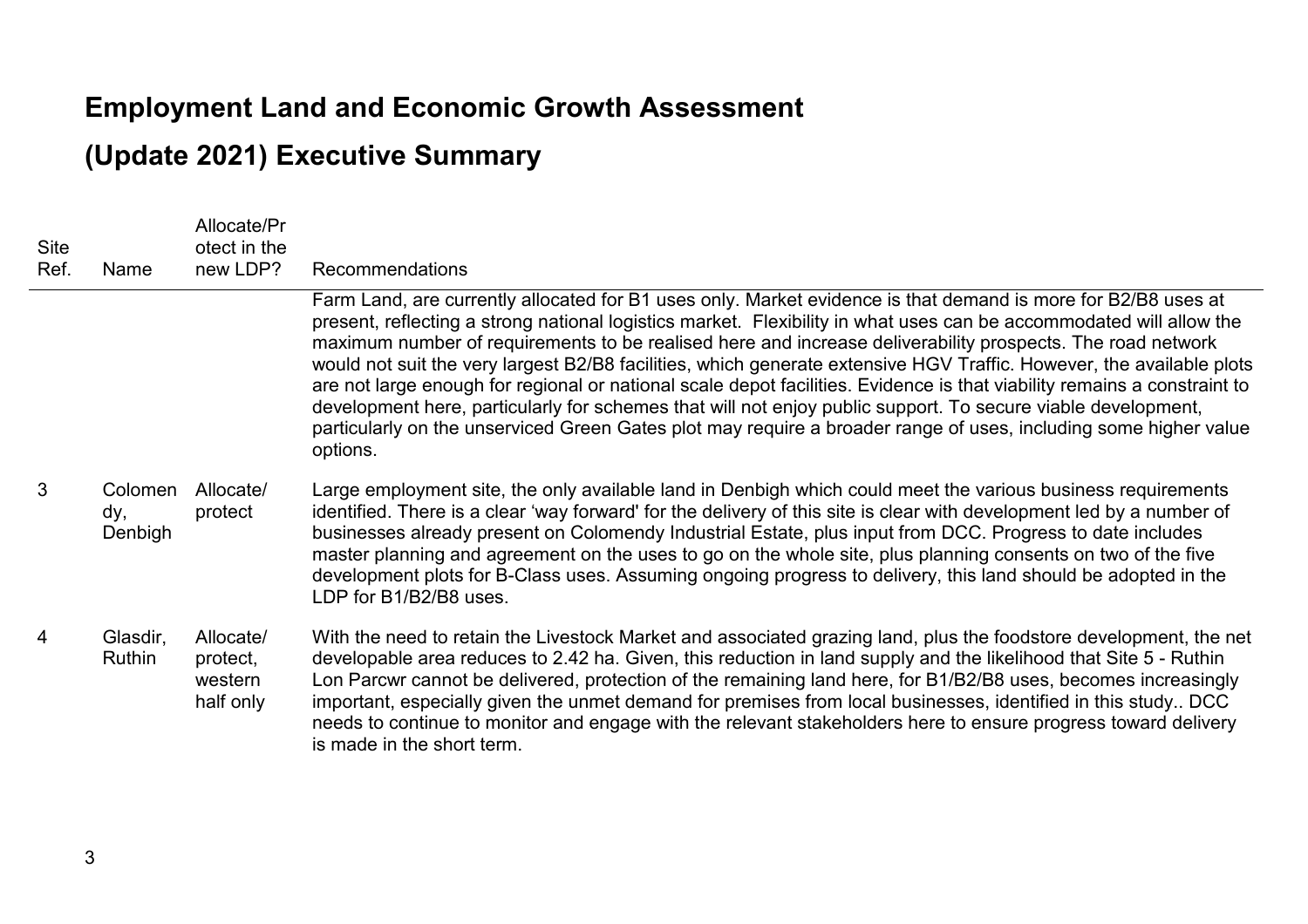#### **Employment Land and Economic Growth Assessment**

#### **(Update 2021) Executive Summary**

| <b>Site</b><br>Ref. | Name                        | Allocate/Pr<br>otect in the<br>new LDP?                                                                                                       | Recommendations                                                                                                                                                                                                                                                                                                                                                                                                                                                                                                                                                                                                                                                                                                                |
|---------------------|-----------------------------|-----------------------------------------------------------------------------------------------------------------------------------------------|--------------------------------------------------------------------------------------------------------------------------------------------------------------------------------------------------------------------------------------------------------------------------------------------------------------------------------------------------------------------------------------------------------------------------------------------------------------------------------------------------------------------------------------------------------------------------------------------------------------------------------------------------------------------------------------------------------------------------------|
| 5                   | Lon<br>Parcwr,<br>Ruthin    | Not a<br>deliverable<br>employmen<br>t site,<br>do not<br>allocate/<br>protect for<br>B1/B2/B8.<br>Likely<br>undevelopa<br>ble for any<br>use | Unless a realistic option can be developed for accessing this site, it does not appear to be deliverable                                                                                                                                                                                                                                                                                                                                                                                                                                                                                                                                                                                                                       |
| 6                   | Cilmedw<br>Llangolle<br>n   | Allocate/<br>protect                                                                                                                          | Reasonable evidence of demand, both for land in Llangollen generally and on this site specifically. On this basis<br>land should be protected in the LDP for B-Class uses. However, abnormal access costs for the southern plot will<br>be a barrier to viable development here. It is recommended that DCC undertake further viability testing to<br>determine the scale and extent of any viability gap caused by this issue. Assuming a gap exists then options to<br>boost value may need to be considered. Consideration of these options is preferred over the de-allocation of the<br>southern plot which would only leave some 1.6 ha of land remaining in the northern plot to serve a very large rural<br>catchment. |
| $\overline{7}$      | Ty'n<br>Llidiart,<br>Corwen | Allocate/<br>protect                                                                                                                          | It is recommended that the Council do seek to allocate employment land around Ty'n Llidiart, Corwen, which could<br>include the identified 3.72 ha site to meet both the expansion needs of Wholebake and allow some development<br>of micro business space when required by the market.                                                                                                                                                                                                                                                                                                                                                                                                                                       |